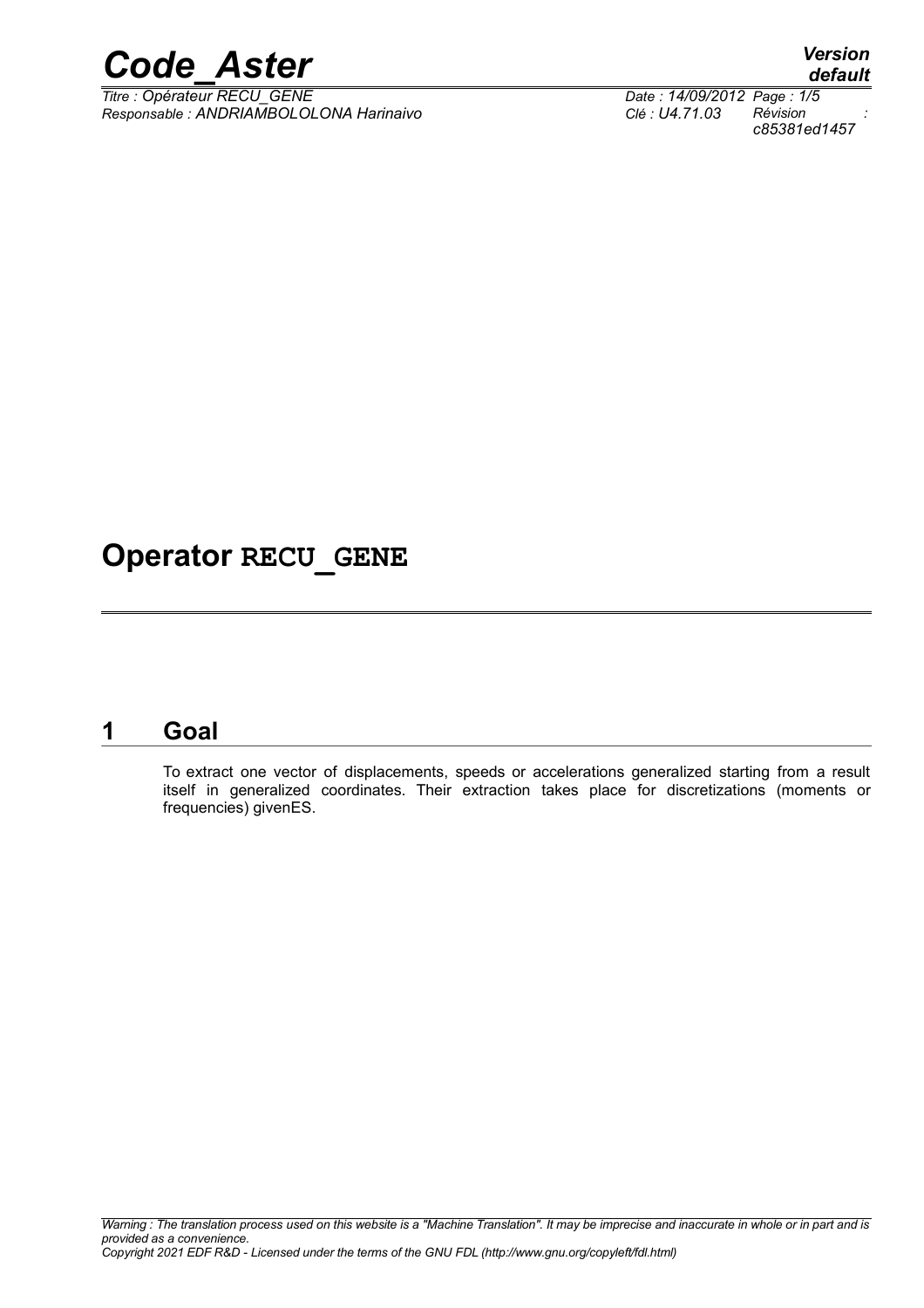# **Code Aster**

Titre : Opérateur RECU GENE Responsable : ANDRIAMBOLOLONA Harinaivo Date: 14/09/2012 Page: 2/5 Clé : U4.71.03 Révision c85381ed1457

# **Contents**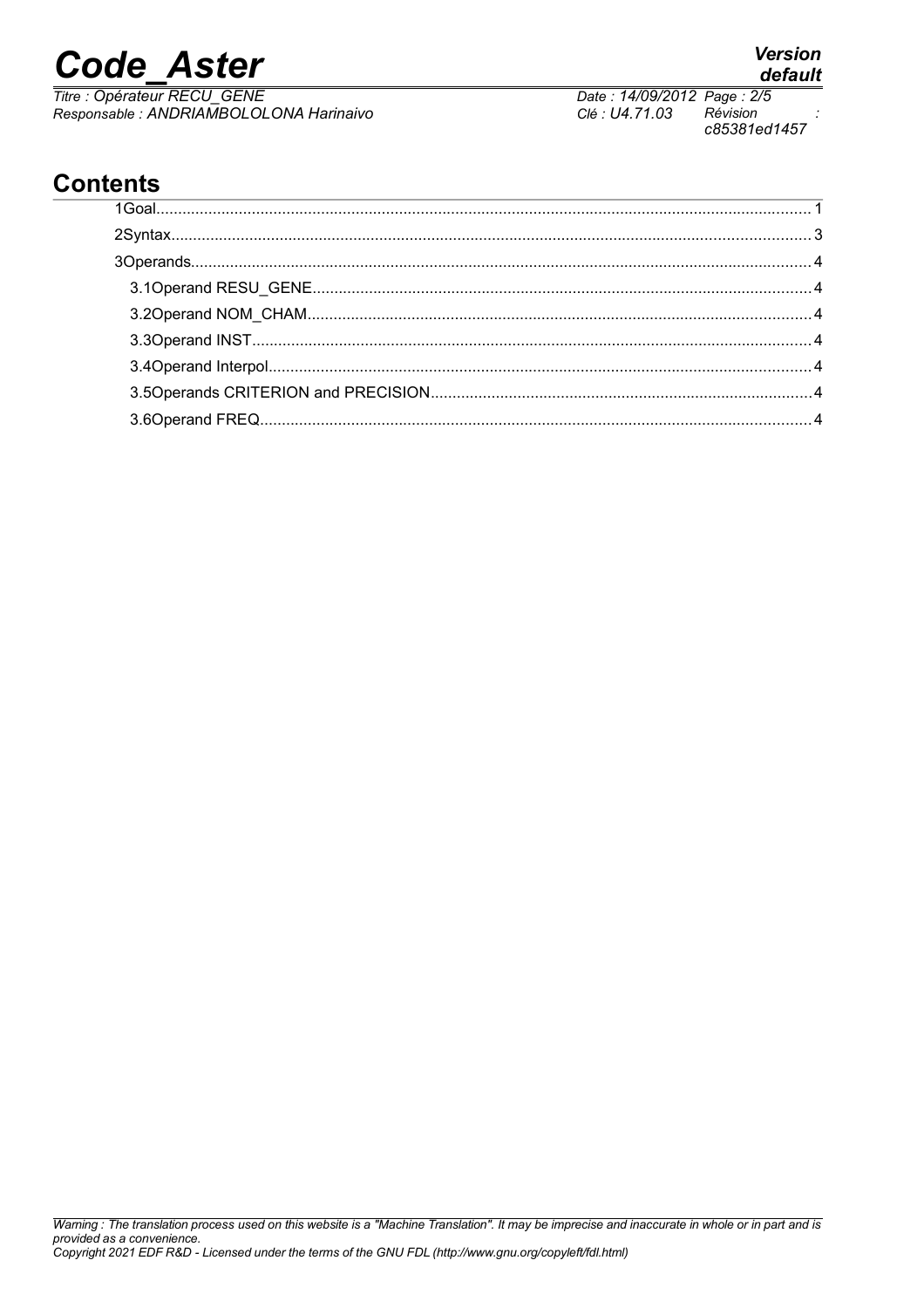# *Code\_Aster Version*

*Responsable : ANDRIAMBOLOLONA Harinaivo Clé : U4.71.03 Révision :*

*Thate : 14/09/2012 Page : 3/5*<br>*Clé : U4.71.03 Révision c85381ed1457*

# **2 Syntax**

| [vect asse gene] = RECU GENE (<br>vecqene |           |                        |                              |                              |  |  |
|-------------------------------------------|-----------|------------------------|------------------------------|------------------------------|--|--|
|                                           | $\bullet$ | RESU GENE = LMBOGin,   |                              | /[tran gene]<br>/[harm gene] |  |  |
|                                           | ♦         | NOM CHAM = $/$ 'DEPL', | 'OUICKLY',<br>$'$ ACCE $'$ , | [DEFECT]                     |  |  |

# If the generalized result is **transient** ( tran gene ):

|   | INST<br>$=$            | moment,                      | [R]             |
|---|------------------------|------------------------------|-----------------|
| ♦ | $Interpol = / 'FLAX',$ | 'NOT',                       | [DEFECT]        |
| ♦ | CRITERION =            | / 'ABSOLUTE',<br>'RELATIVE', | [DEFECT]        |
| ♦ | PRECISION = $/$ prec,  | $/ 1.E-03,$                  | [R]<br>[DEFECT] |

# If the generalized result is harmonic (harm gene ):

|  |  | $\blacklozenge$ FREQ |  | $=$ freq, | [R] |  |
|--|--|----------------------|--|-----------|-----|--|
|--|--|----------------------|--|-----------|-----|--|

)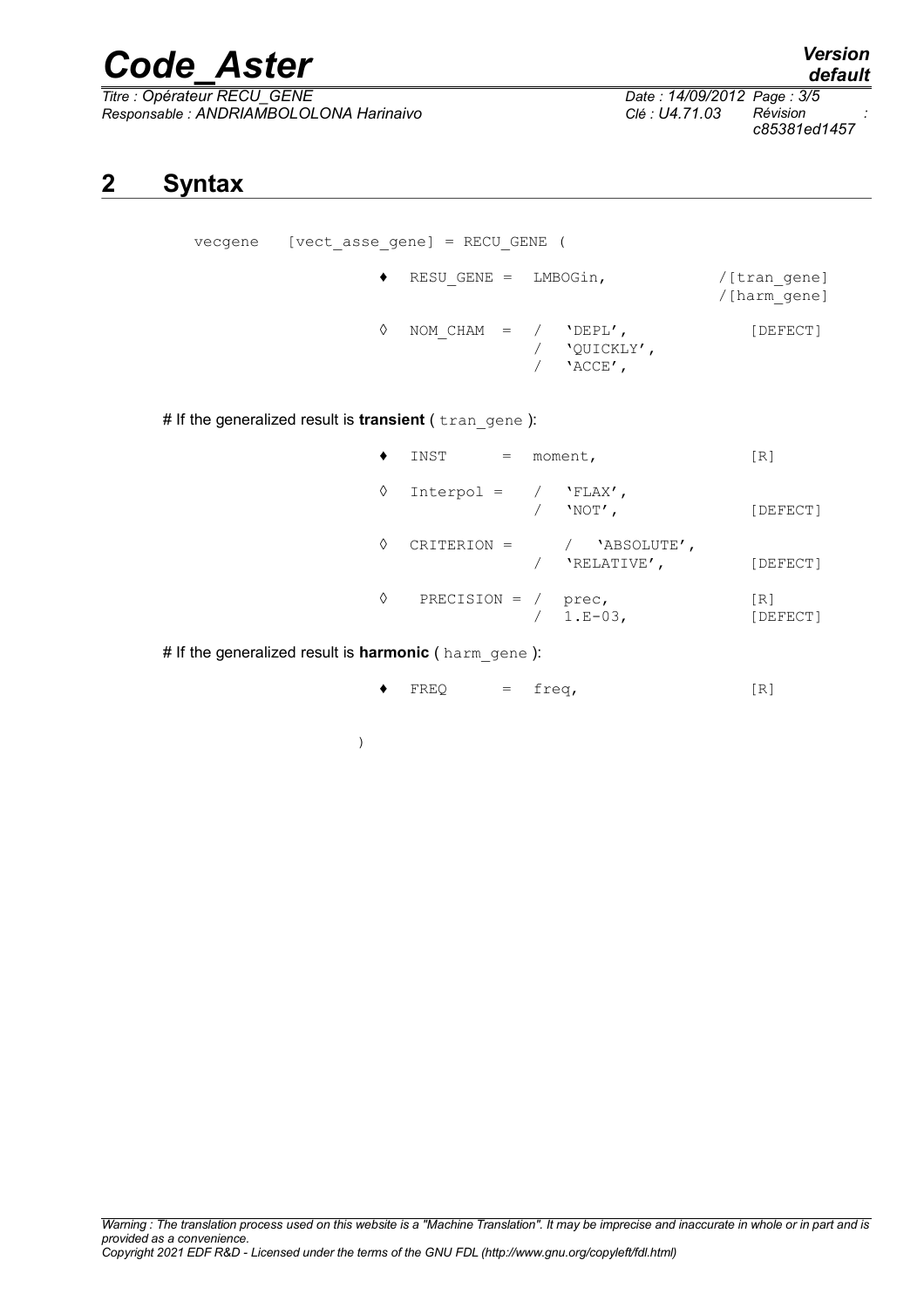# *Code\_Aster Version*

*Titre : Opérateur RECU\_GENE Date : 14/09/2012 Page : 4/5 Responsable : ANDRIAMBOLOLONA Harinaivo Clé : U4.71.03 Révision :*

*c85381ed1457*

*default*

# **3 Operands**

#### **3.1 Operand RESU\_GENE**

♦ RESU\_GENE = resgen

Concept of type tran gene or harm embarrassment who contains for differentES discretizations (moments or frequencies) vectors generalized of standard displacement, speed or acceleration.

#### **3.2 Operand NOM\_CHAM**

◊ NOM\_CHAM = nomcha

Character string indicating the reference symbol of the field which one wishes to extract: 'DEPL', 'QUICKLY' or 'ACCE'.

#### **3.3 Operand INST**

 $INST = urgent$ 

*For one result transient* (tran gene), itlnstant for which one wishes to extract a generalized vector.

### **3.4 Operand Interpol**

*For one result transient* ( tran gene ):

- ◊ Interpol =
	- 'NOT': the extraction must be made stricto-sensu,

'FLAX': an interpolation is authorized between two fields: this interpolation can be unacceptable between two moments of filing which do not correspond to moments of consecutive calculations by DYNA\_TRAN\_MODAL [U4.53.21].

#### **3.5 Operands CRITERION and PRECISION**

*For one result transient* ( tran\_gene ):

- ◊ CRITERION = / 'ABSOLUTE' / 'RELATIVE'
- ◊ PRECISION = prec

Indicate with which precision the research of the moment must be done.

| 'ABSOLUTE' | interval of research | [moment-prec, instant+ prec]. |                                            |  |  |
|------------|----------------------|-------------------------------|--------------------------------------------|--|--|
| 'RELATIVE' | interval of research |                               | $[(1-prec)$ .instant, $(1+prec)$ .instant. |  |  |

*Note: If CRITERE=' ABSOLU', then the keyword PRECISION becomes obligatory.*

### **3.6 Operand FREQ**

 $FREO = freq$